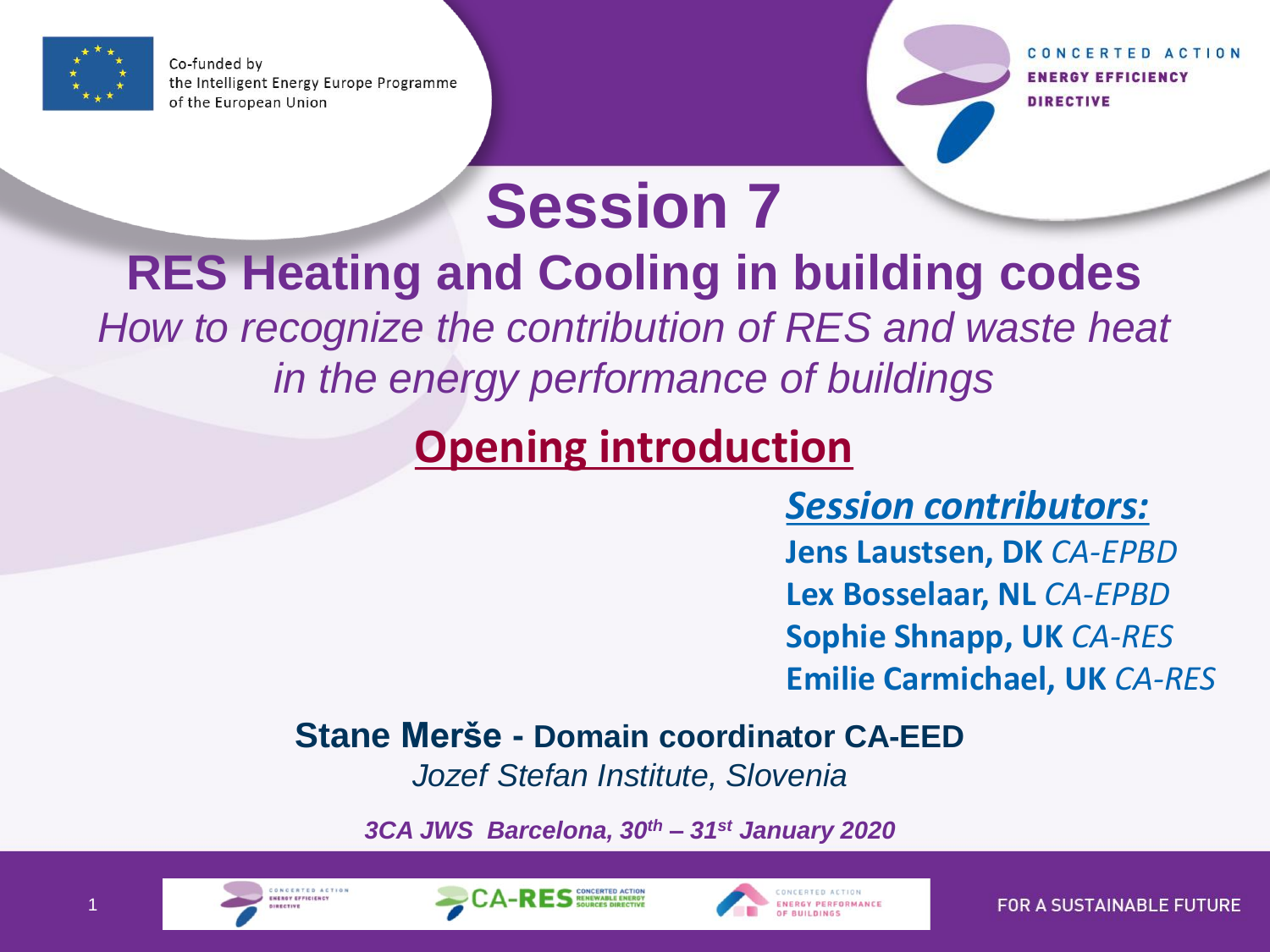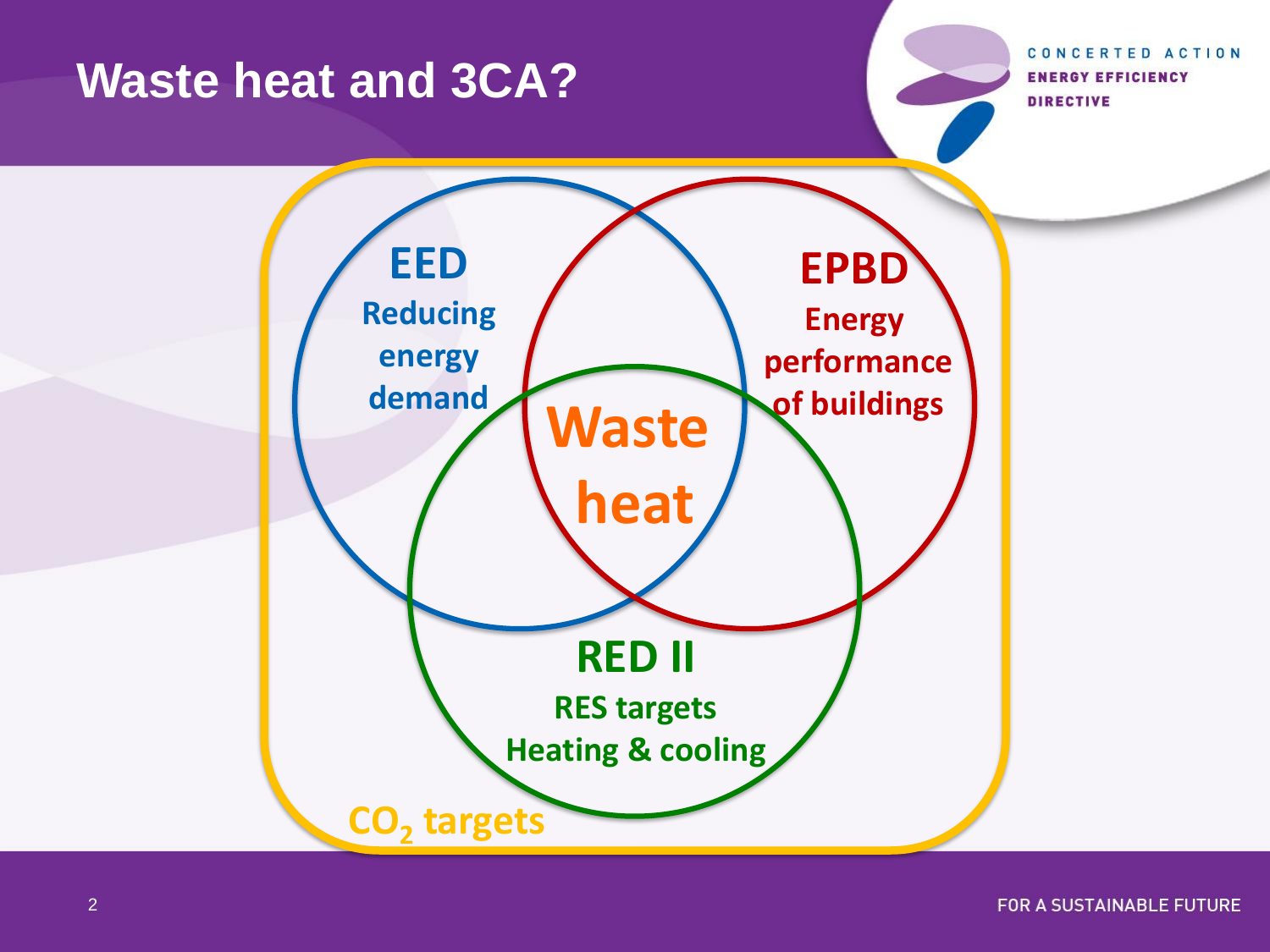

## **Session program**

*Mrs. Eva Hoos DG ENER*

**Waste heat in the context of REDII, EED and EPBD**

*Mr. Jens Laustse, CA-EPBD*

**New building CODE for NZEB – key elements and overall picture in EU countries**

*Mrs. Ymke de Regt, Mr. Lex Bosselaar, NL, CA-RES*

**Requirements for waste heat and renewable heat delivered by district heating**

*Discussion and conclusions*